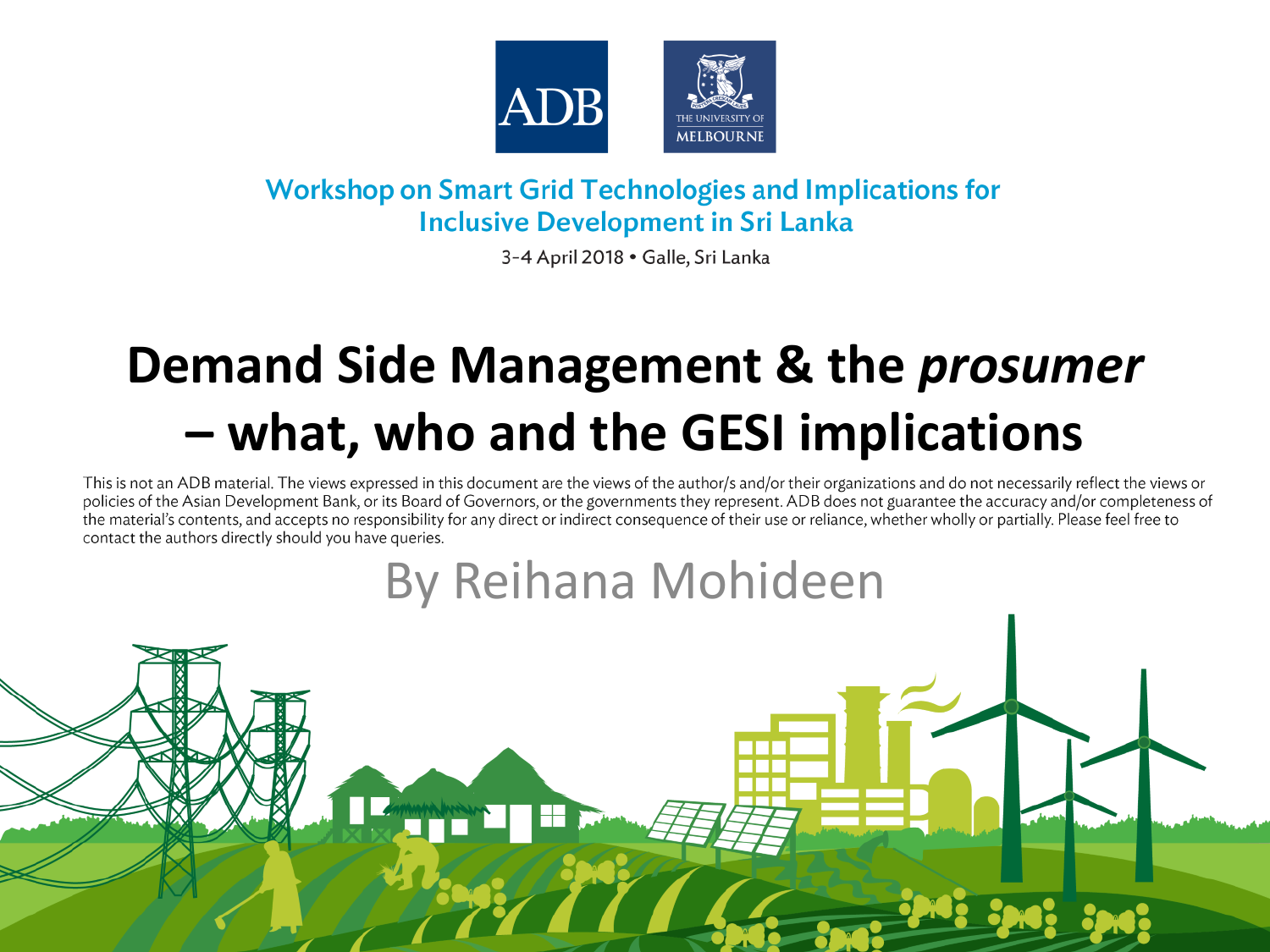*"The focus of engineers needs to expand beyond just solving problems! We should understand the motivations of our customers to fully comprehend the future types and patterns of energy consumption and production." (IEEE PES)*

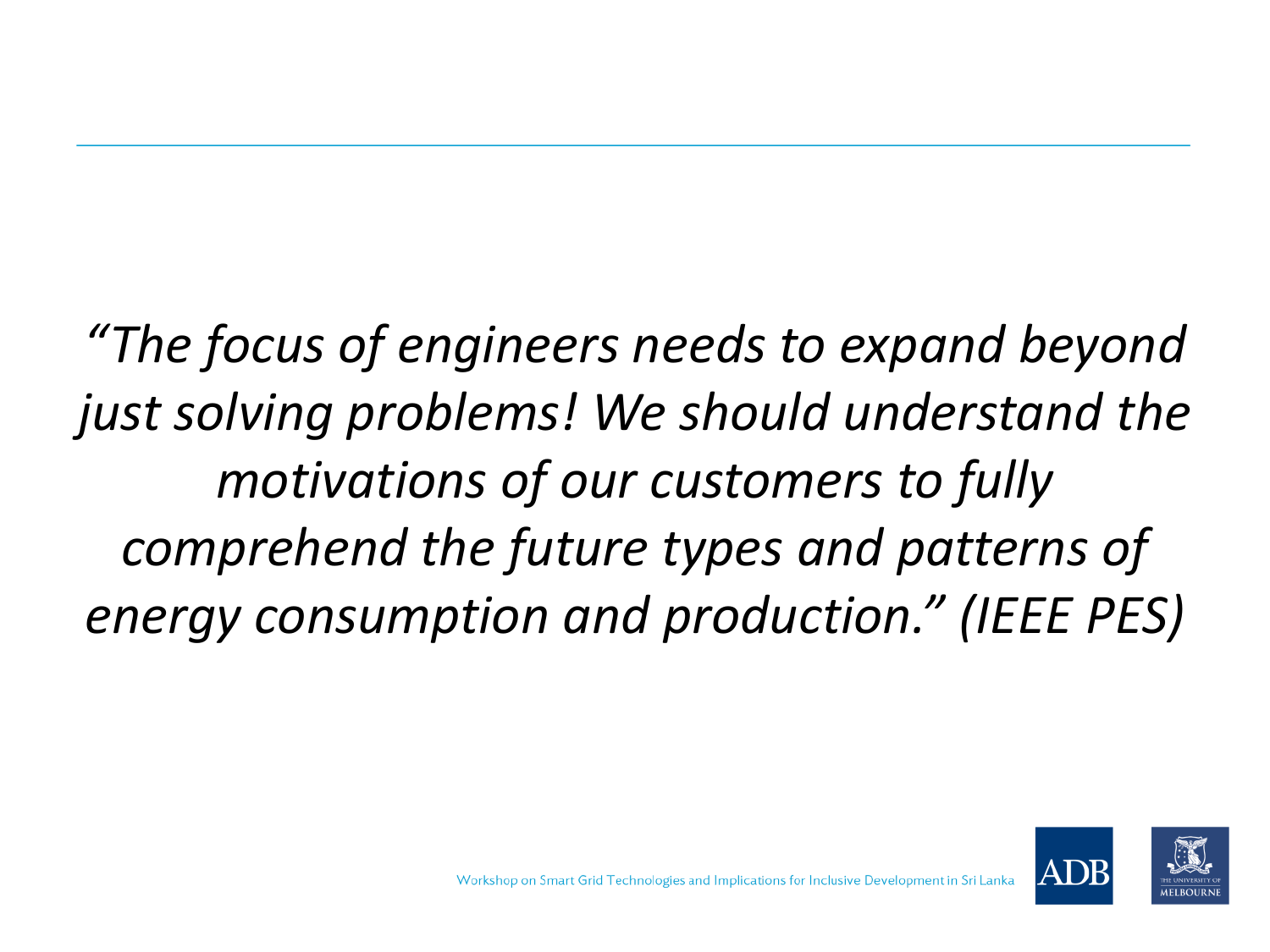

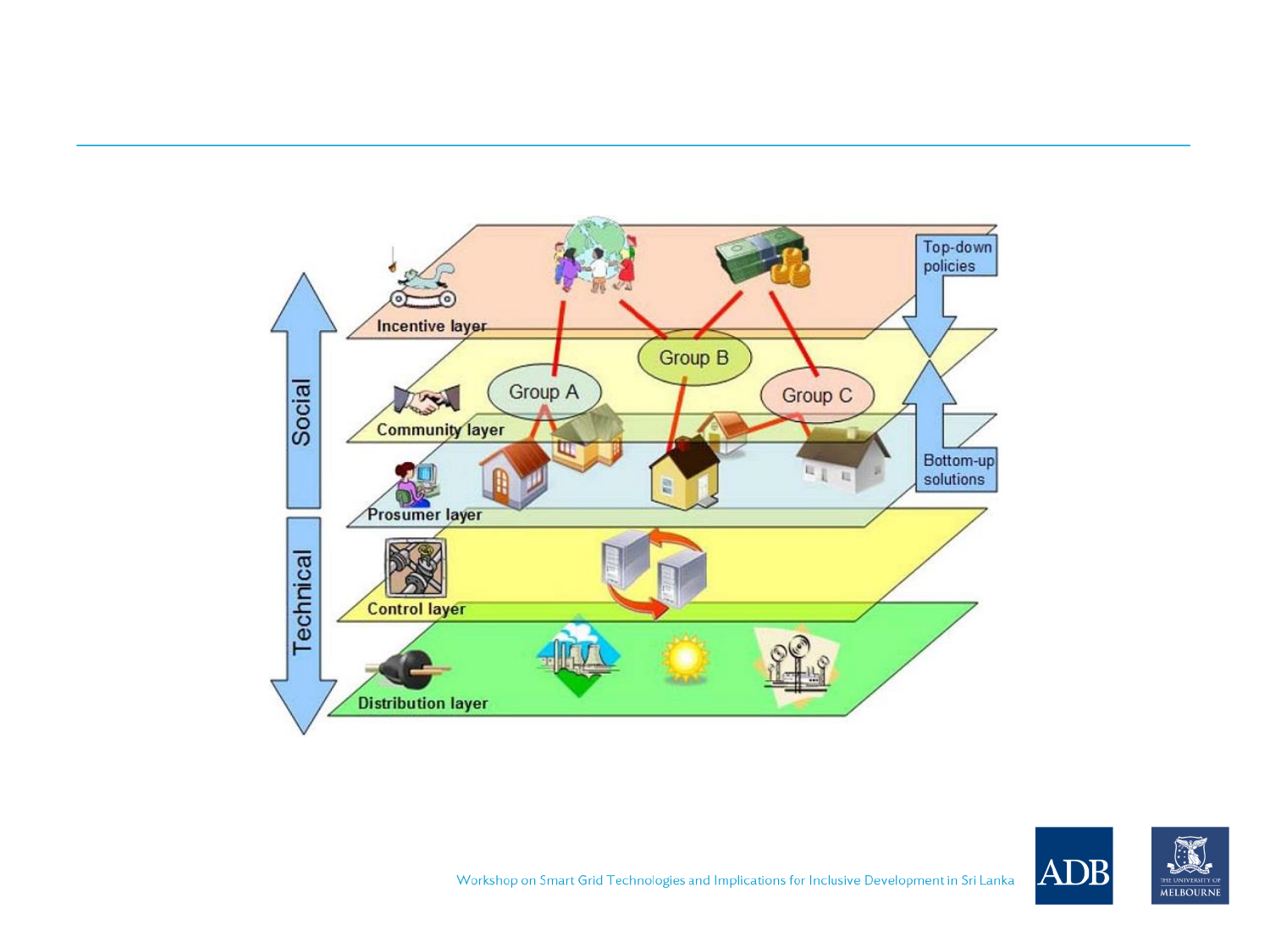### **DSM social implications: energy studies perspectives**

- A better understanding of the human aspect of energy use, including behavioural and societal drivers and barriers and external and internal contexts, will greatly improve the uptake of energy efficiency and DSM policies and programs.
- *Behavioural interventions using technology, market and business models and changes to supply and delivery of energy are the allimportant means to that end*.

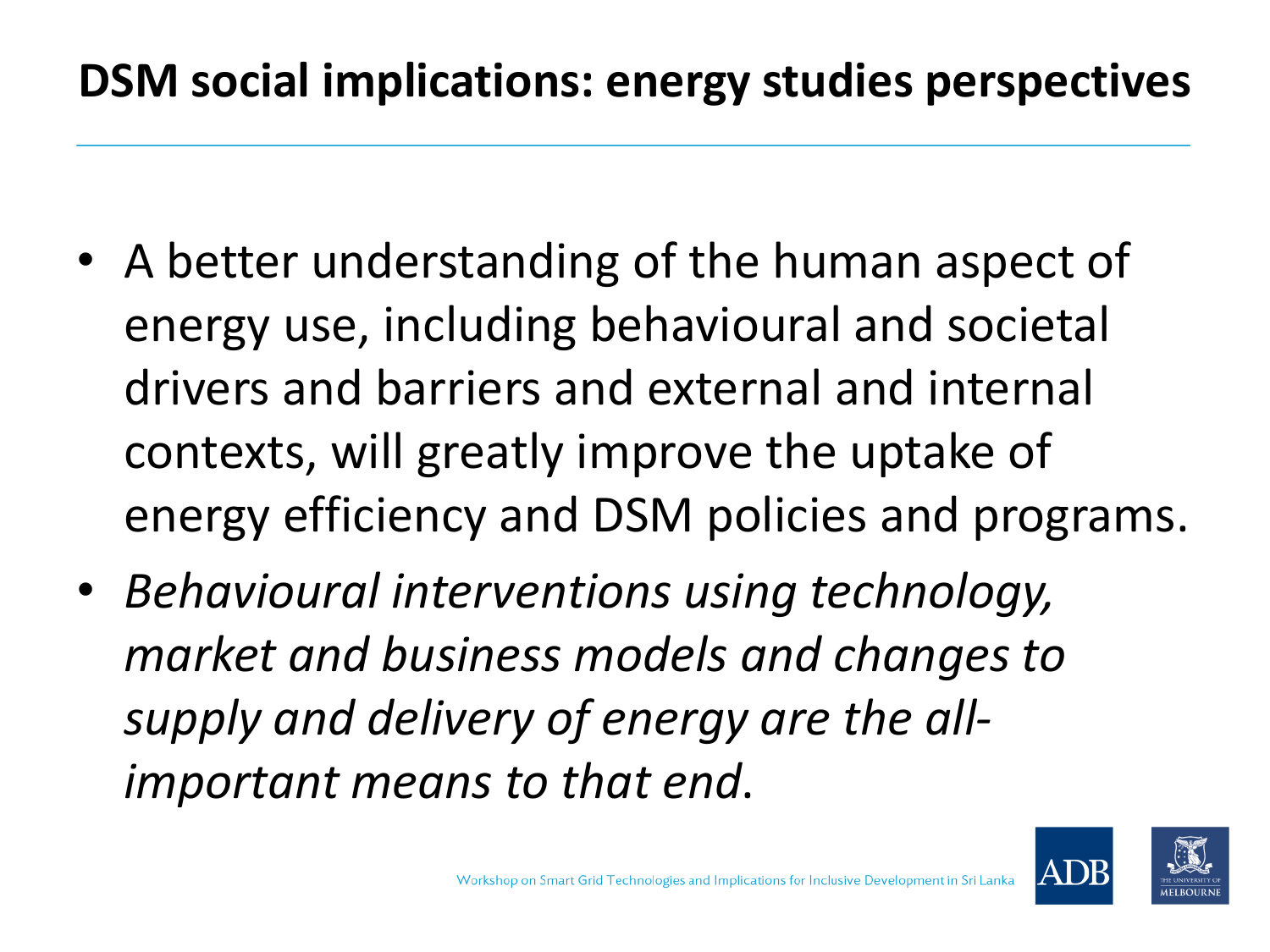# **Some definitions**

- **Demand Side Management** relates to interventions (topdown and bottom-up policies, programmes and actions) developed and performed by Behaviour Changers (e.g. government agencies, utilities, DSM implementers) that seek to influence the ways in which end users consume energy at home, at their workplace or whilst travelling.
- The changes sought by Behaviour Changers may include the quantity of energy consumed for a given service, patterns of energy consumption or the supply management and type of energy consumed.



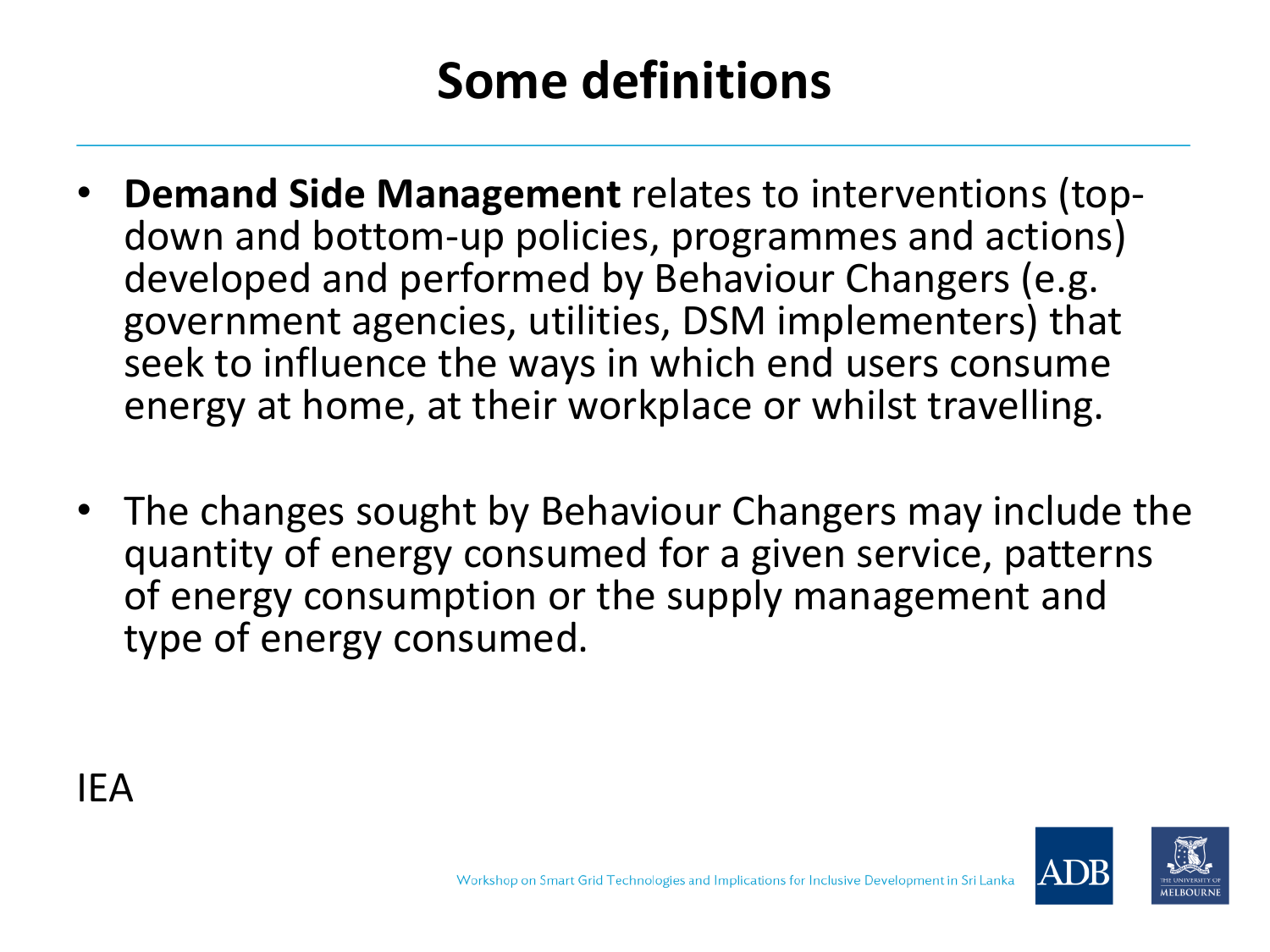• **Energy behaviour** refers to all human actions that affect the way that fuels (electricity, gas, petroleum, coal, etc) are used to achieve desired services, including the acquisition or disposal of energy-related technologies and materials, the ways in which these are used, and the mental processes that relate to these actions.

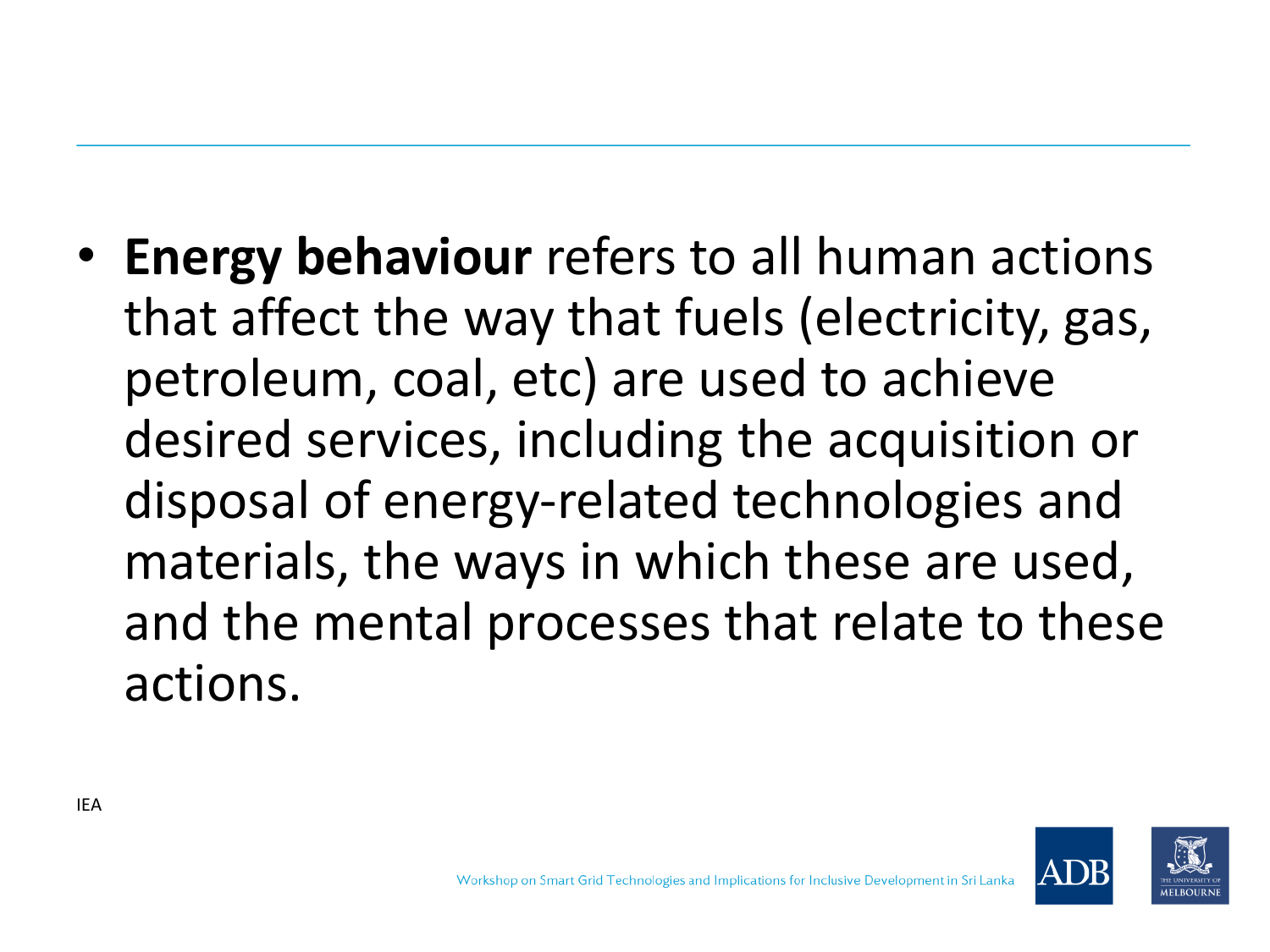• **Behaviour Change** in the context of this Task refers to any changes in said human actions which were directly or indirectly influenced by a variety of interventions (e.g. legislation, regulation, incentives, subsidies, information campaigns, peer pressure etc.) aimed at fulfilling specific behaviour change outcomes. These outcomes can include any changes in energy efficiency, total energy consumption, energy technology uptake or demand management but should be identified and specified by the Behaviour Changer designing the intervention for the purpose of outcome evaluation.

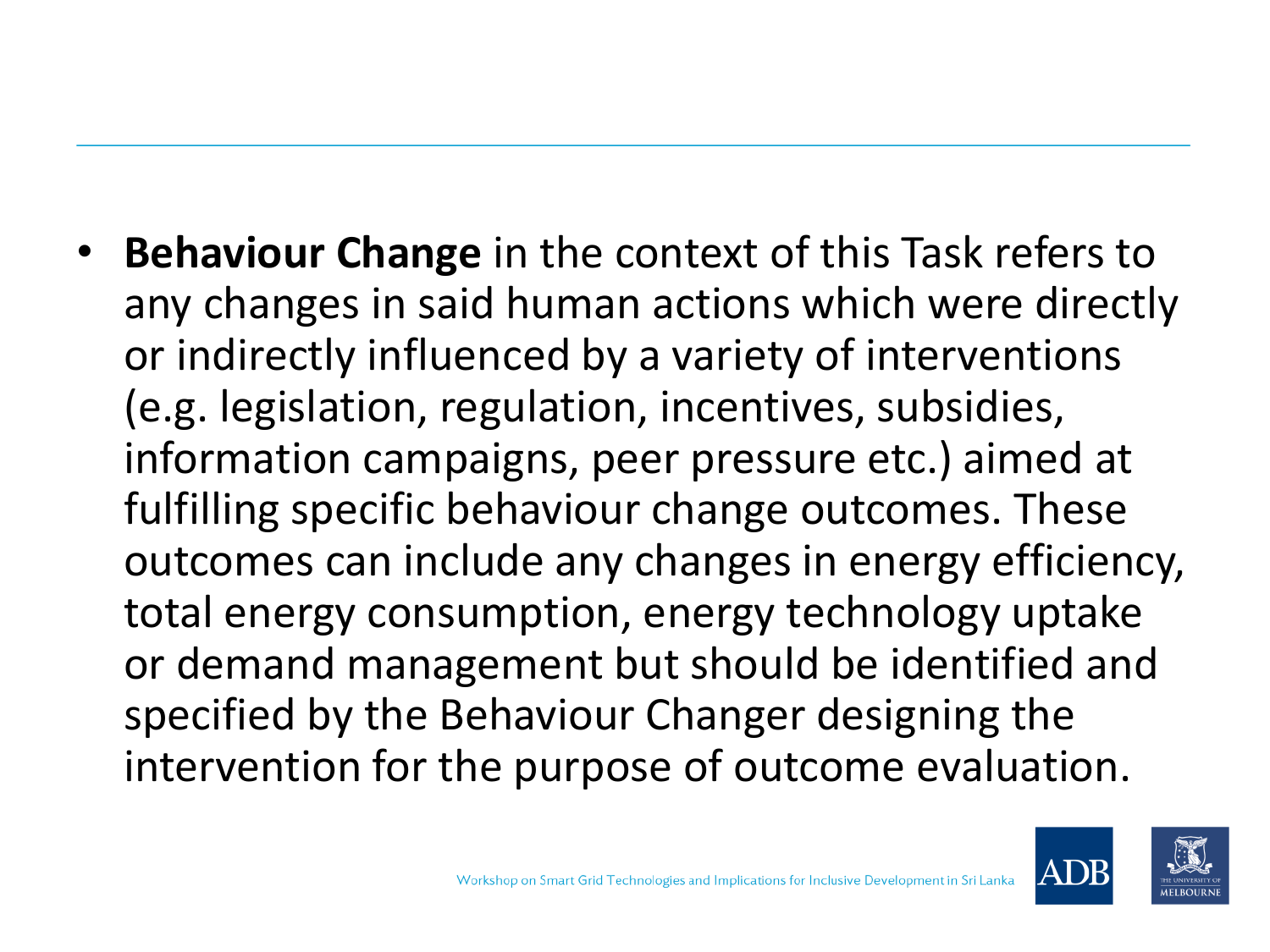- **Behaviour Changer** is a person or agency tasked with the goal of designing, implementing, evaluating and/or disseminating interventions geared at changing energy end users behaviours. In this Task, we differentiate between five Behaviour Changer sectors:
- 'the Decisionmaker' (Government on all levels),
- 'the Provider' (Energy-providing industry on all levels including technology manufacturers),
- 'the Expert' (researchers and consultants from a multitude of disciplines especially economics, psychology, sociology and engineering),
- 'the Conscience' (the Third sector including NGOs, community organisations, transition towns etc.) and
- 'the Middle Actor' (the intermediaries selling energy-using goods and services who are directly in contact with the end users).

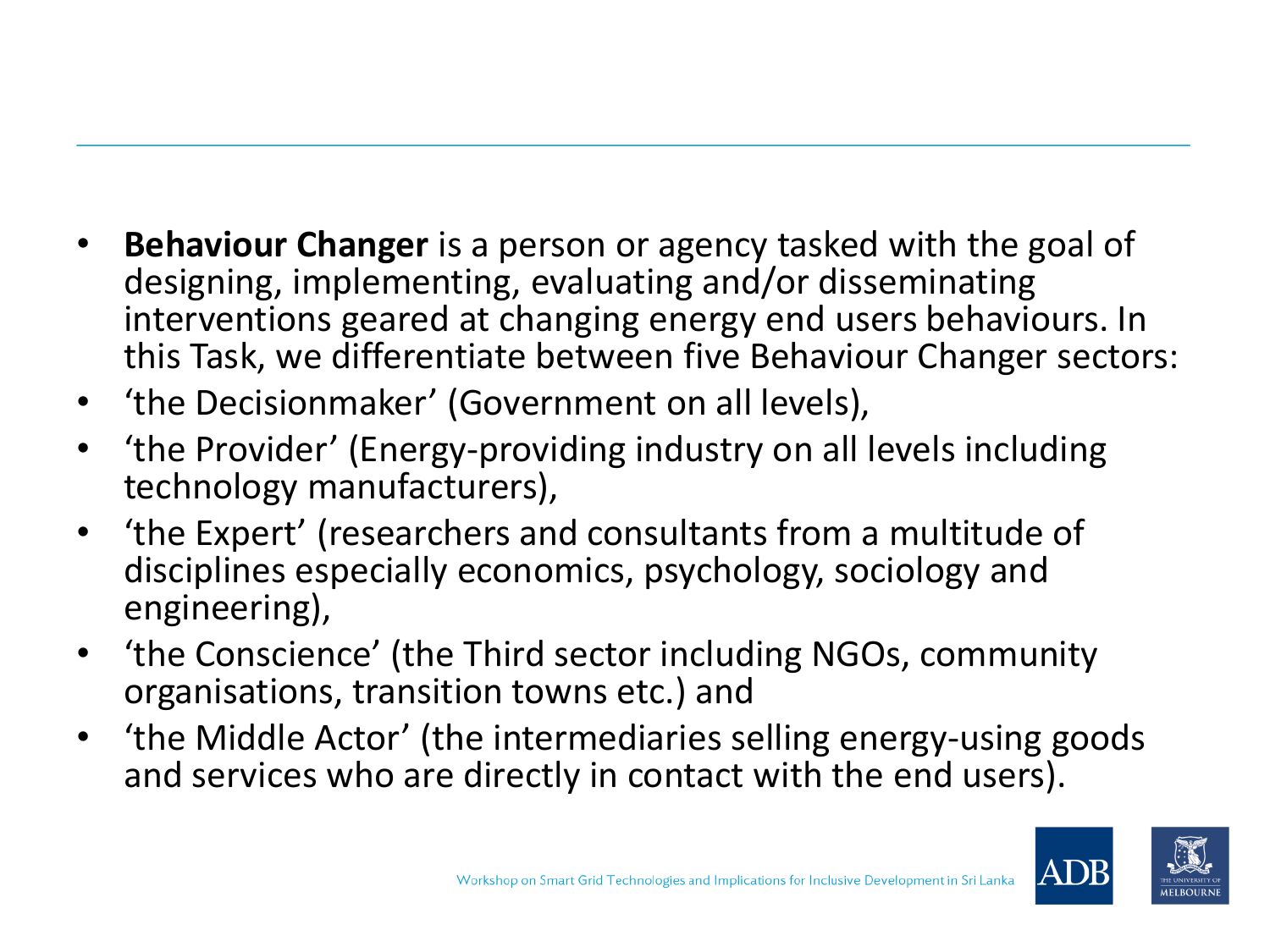### **BEHAVIOUR SPECTRUM**



Figure 1: Behaviour spectrum, retrieved from Breukers & Mourik 2013

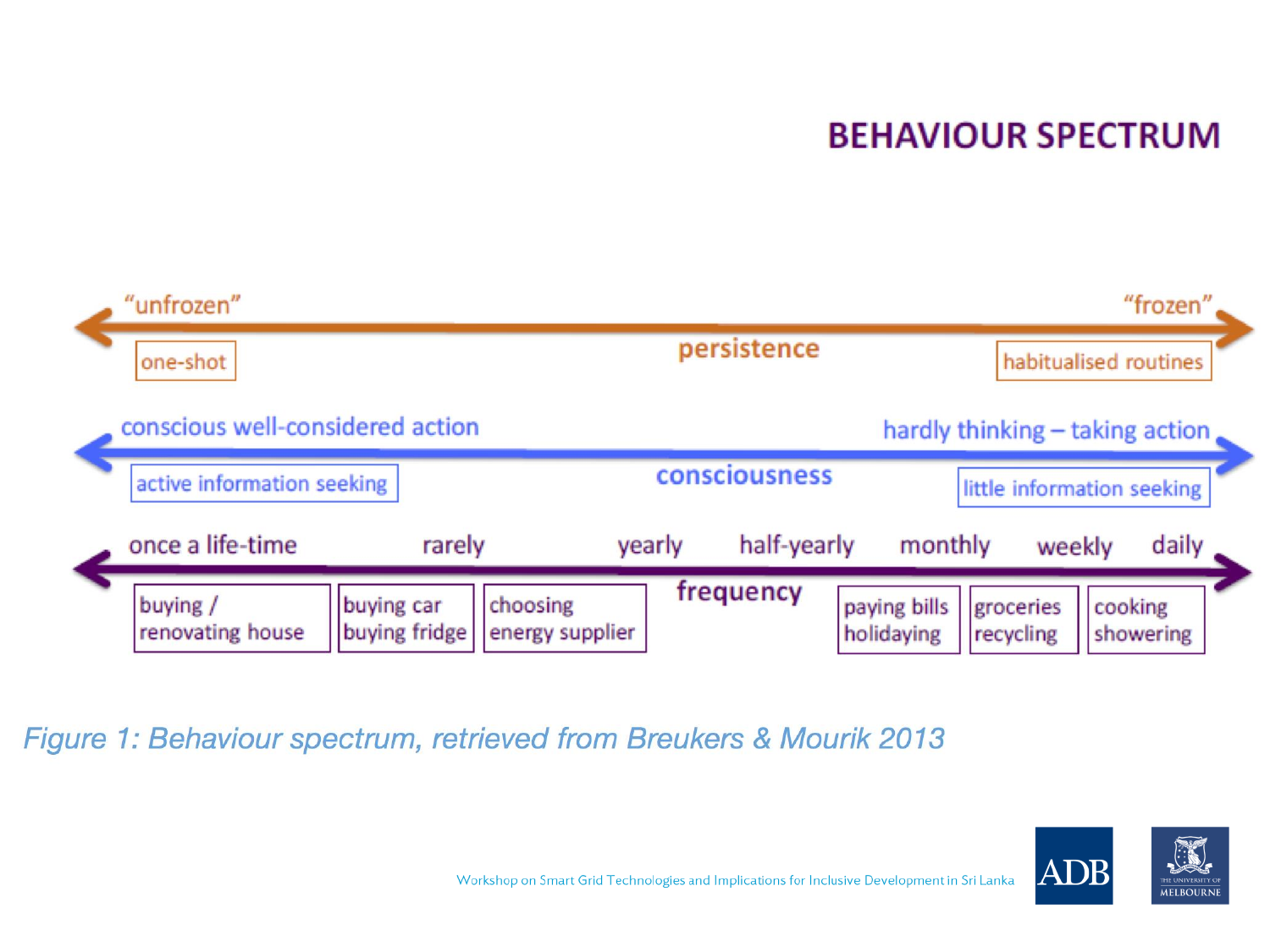# **Benefits**

- Increased energy security
- Peak load management
- Reduced need for new electricity generation and fossil fuels
- Monetary savings
- Achieving climate change, emission and pollution reduction targets
- Improved health and comfort
- Social cohesion and bottom-up community engagement
- Role-modelling of individual and corporate responsibility etc

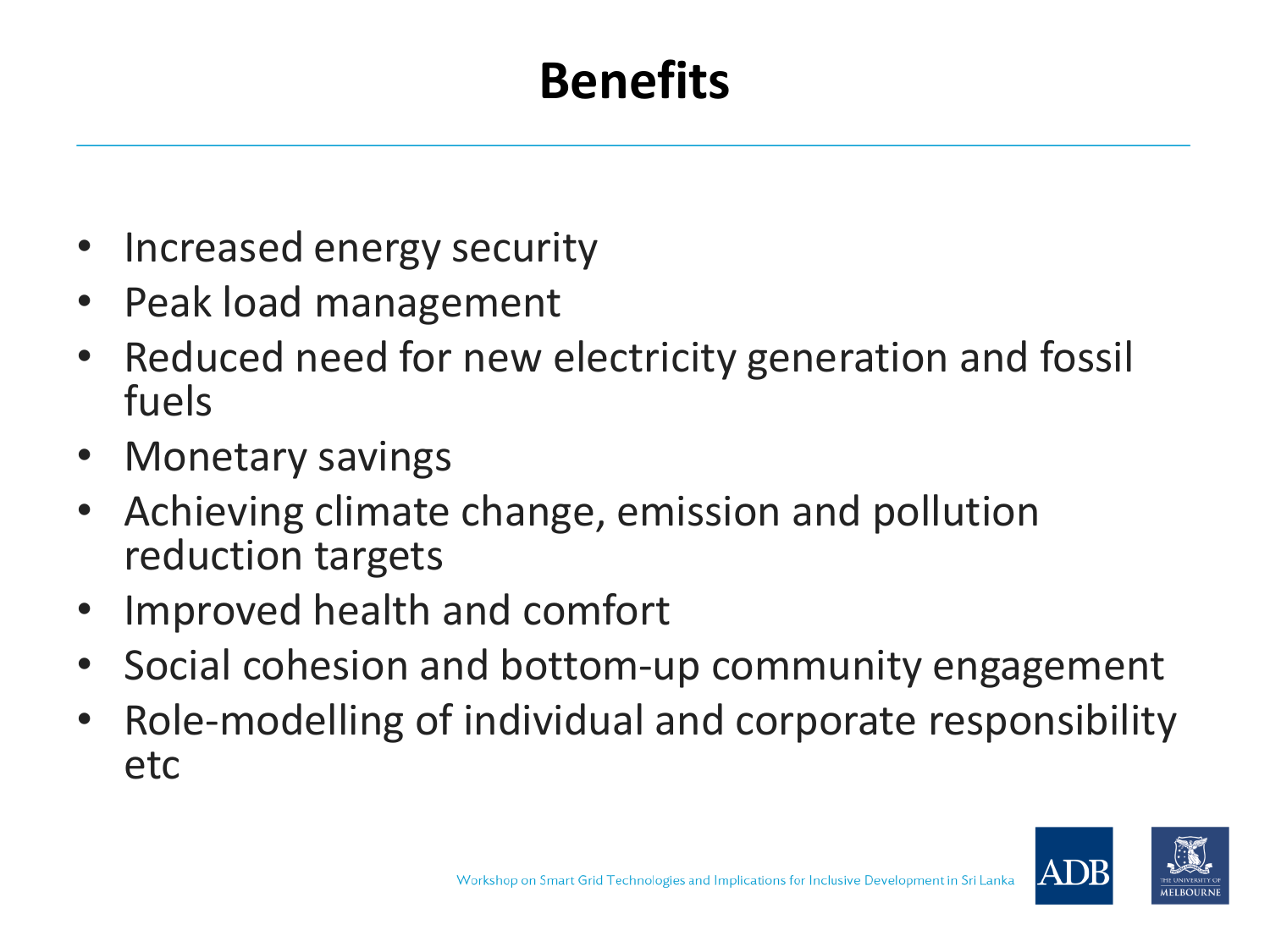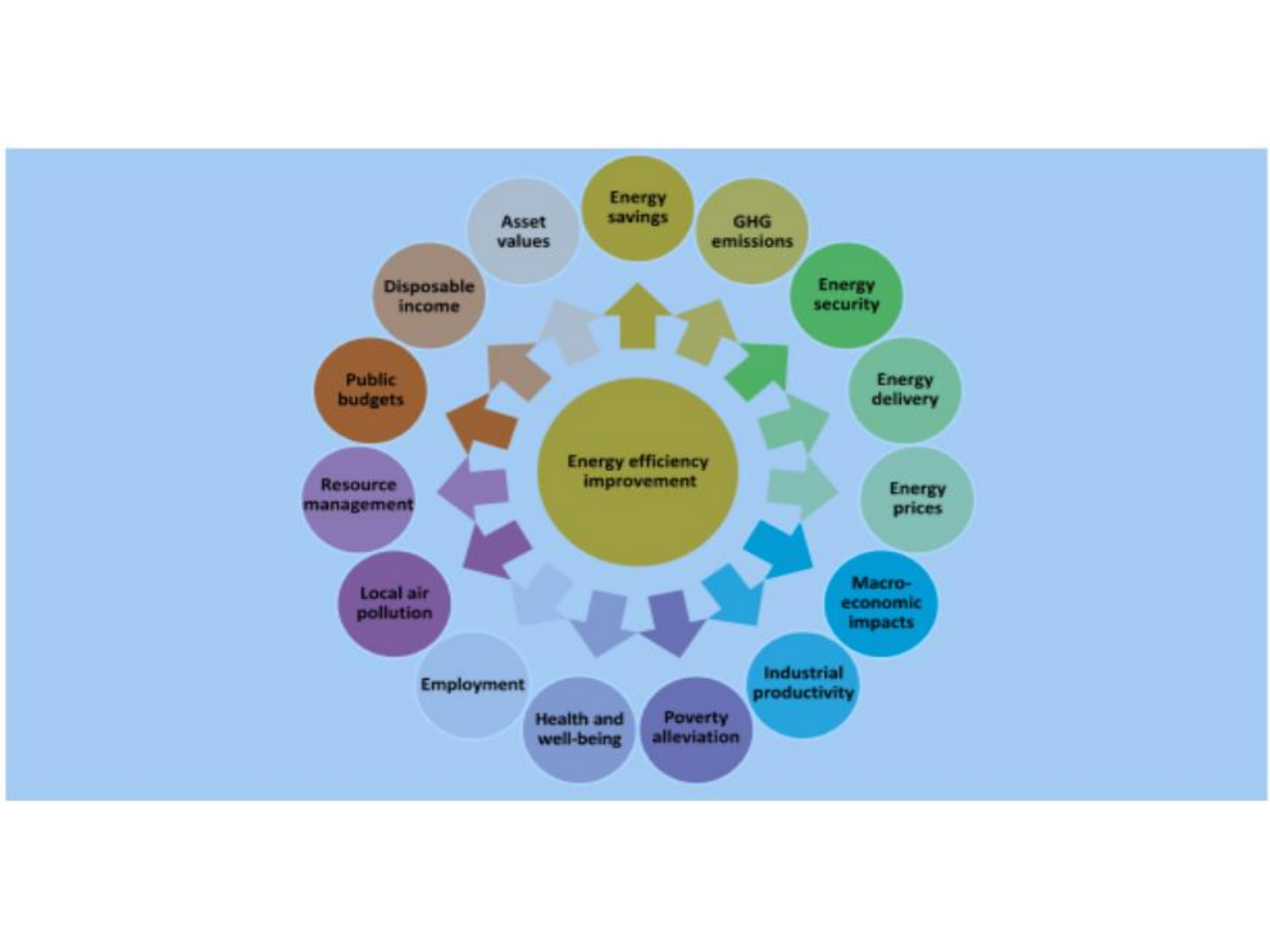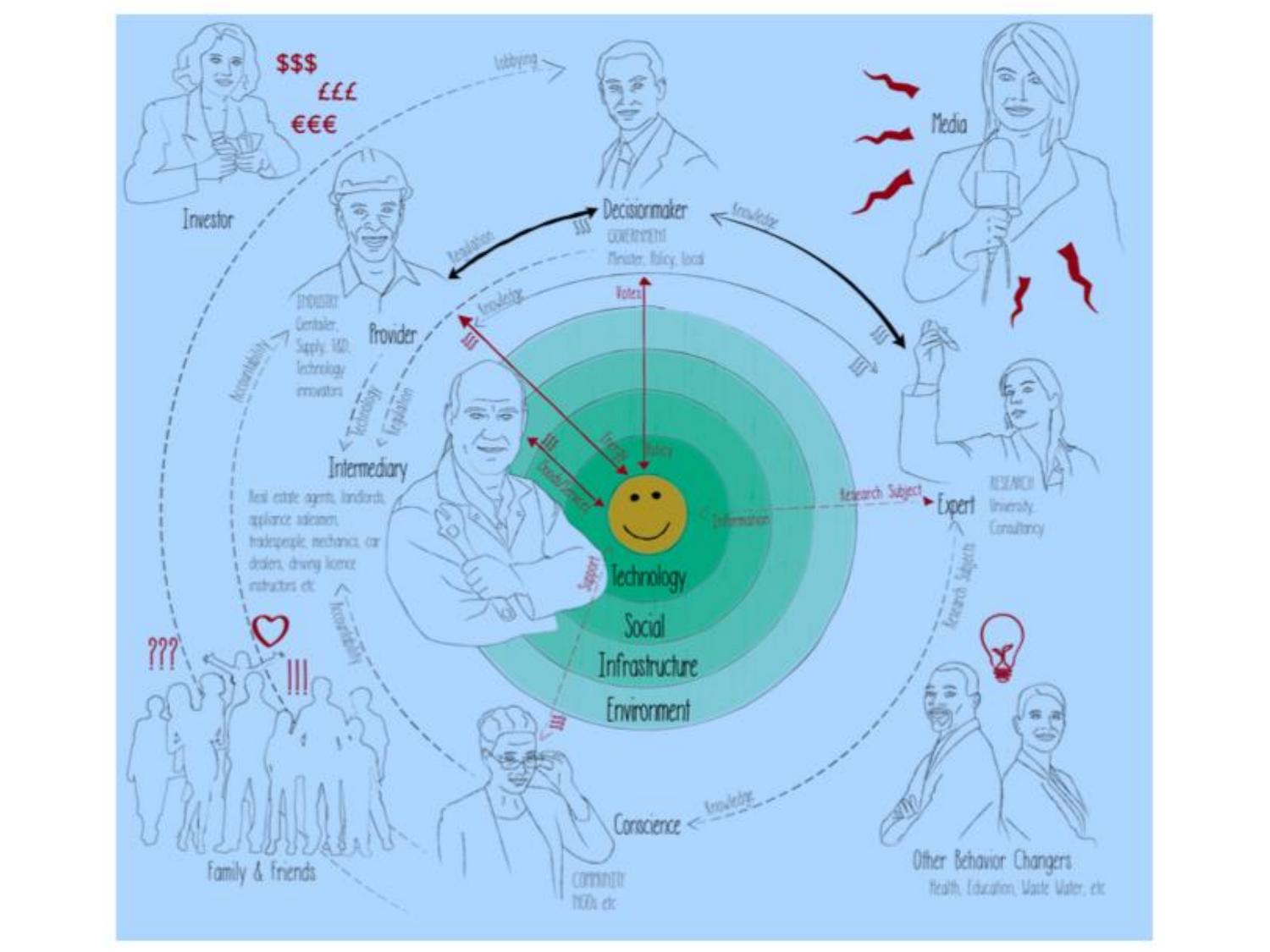### **Strategies to Promote Sustainable Energy Behaviour**

- Provide information about the need for and urgency of a sustainable energy transition and the significance of individual/community actions for sustainability.
- Comparative feedback, where one's behavior is compared with others, is also effective.
- Commitment strategies, where people make a private or public statement to engage in particular sustainable energy, and implementation intentions.
- Behavior modeling, or having peers demonstrate sustainable behavior.

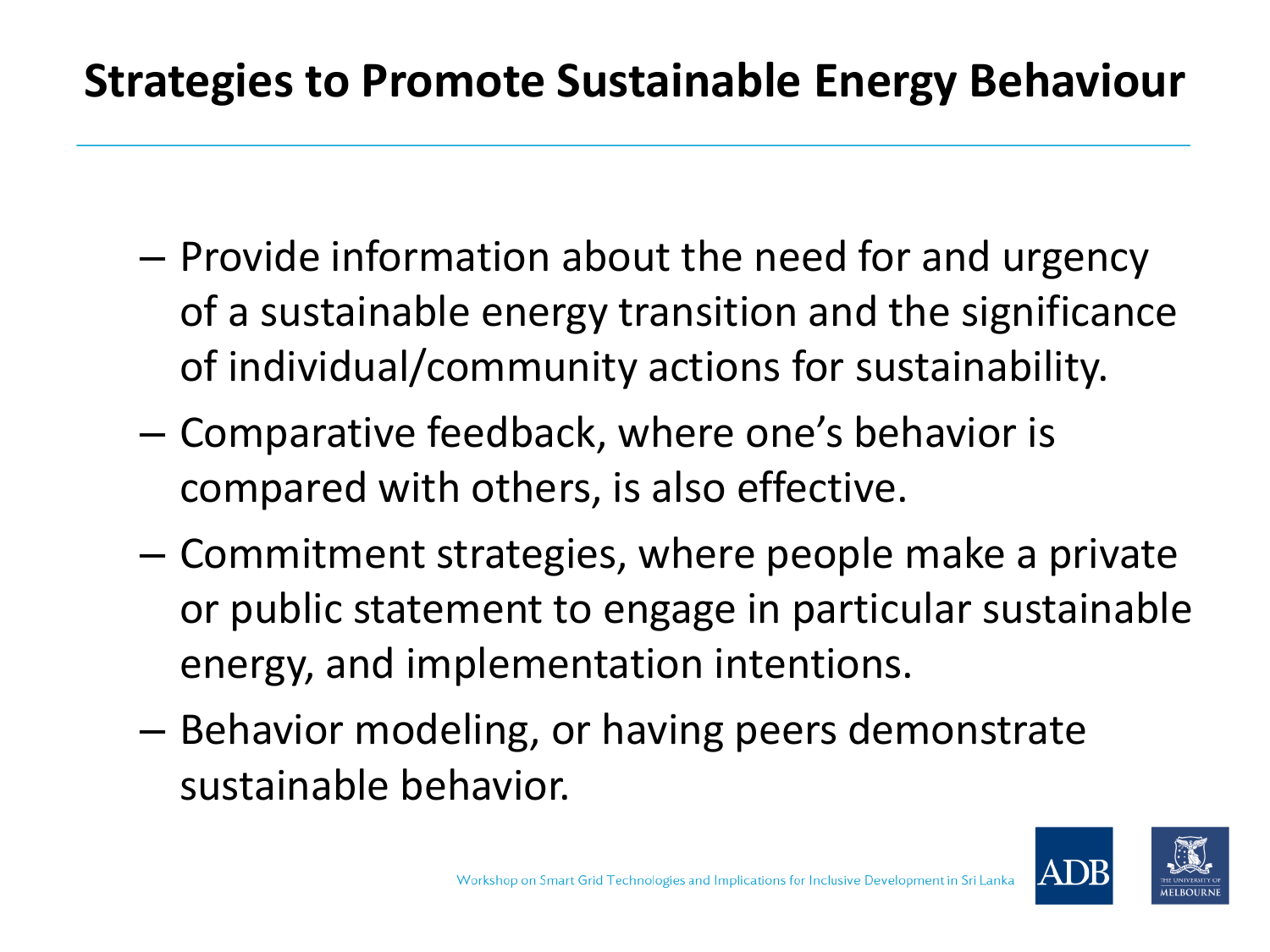#### Sociotechnical approach



".. with, not to" Person to person Technology to person Technology to technology



figure 2. Communications between some actors in an electricity system.

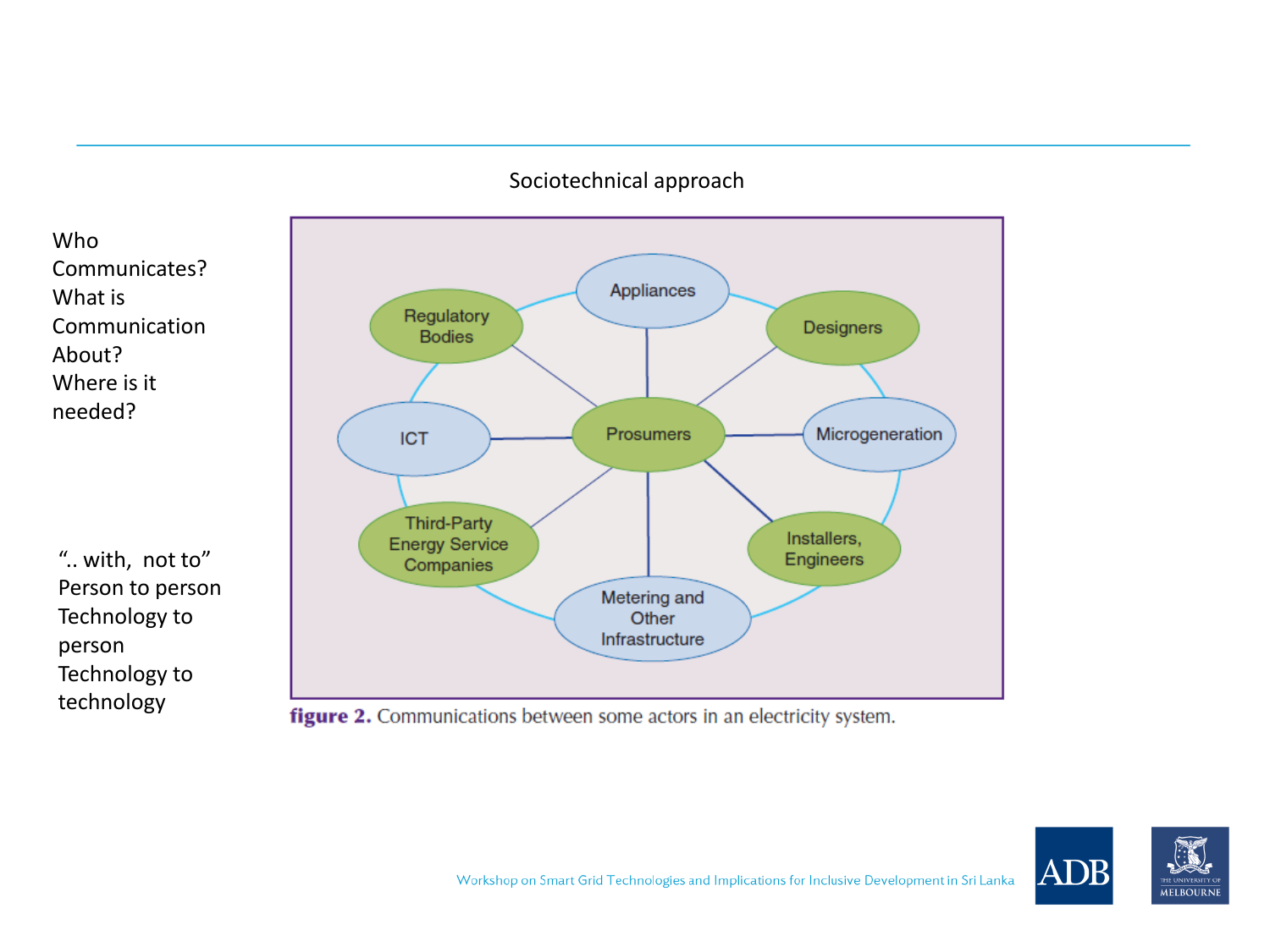Trust is a very critical factor in planning and siting processes. Efforts should be made to build trust … People need to recognize that their values and interests are taken seriously.

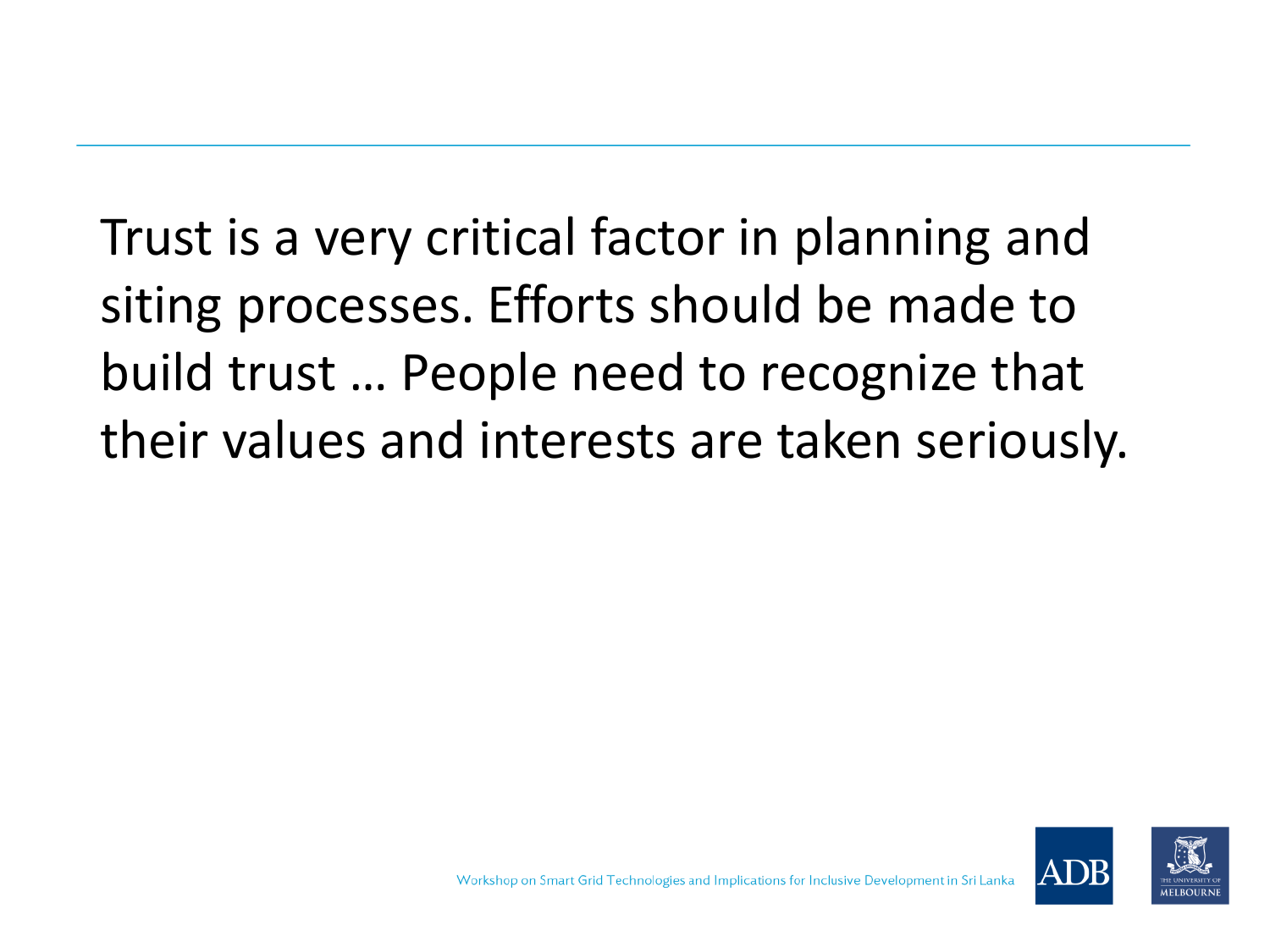- A diverse project team is needed for developing and implementing energy projects, particularly people with relevant professional backgrounds who can engage with the public and assess its concerns
- Interdisciplinary collaborations among engineers, project developers, environmentalists, and a wide range of social scientists are needed.

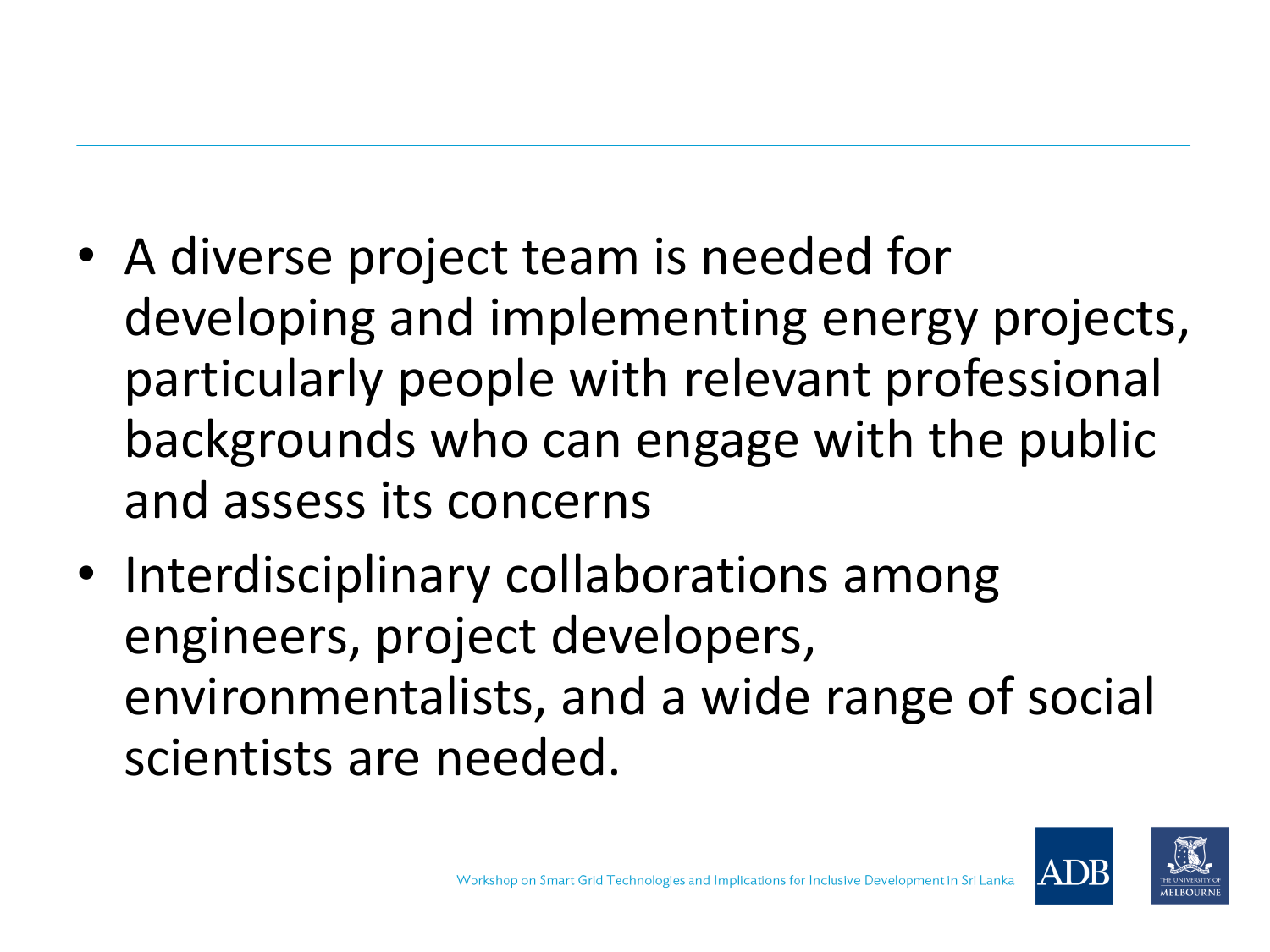• "Empowering" .. citizens therefore isn't just about livelihoods and economic well-being, much less about "consuming." It is about demonstrating that modern, democratic states—acting alone or in the context of intergovernmental or supranational organizations—can devise solutions to pressing societal problems that find the backing of broad popular majorities and that they are reaching out to those in need of special support.

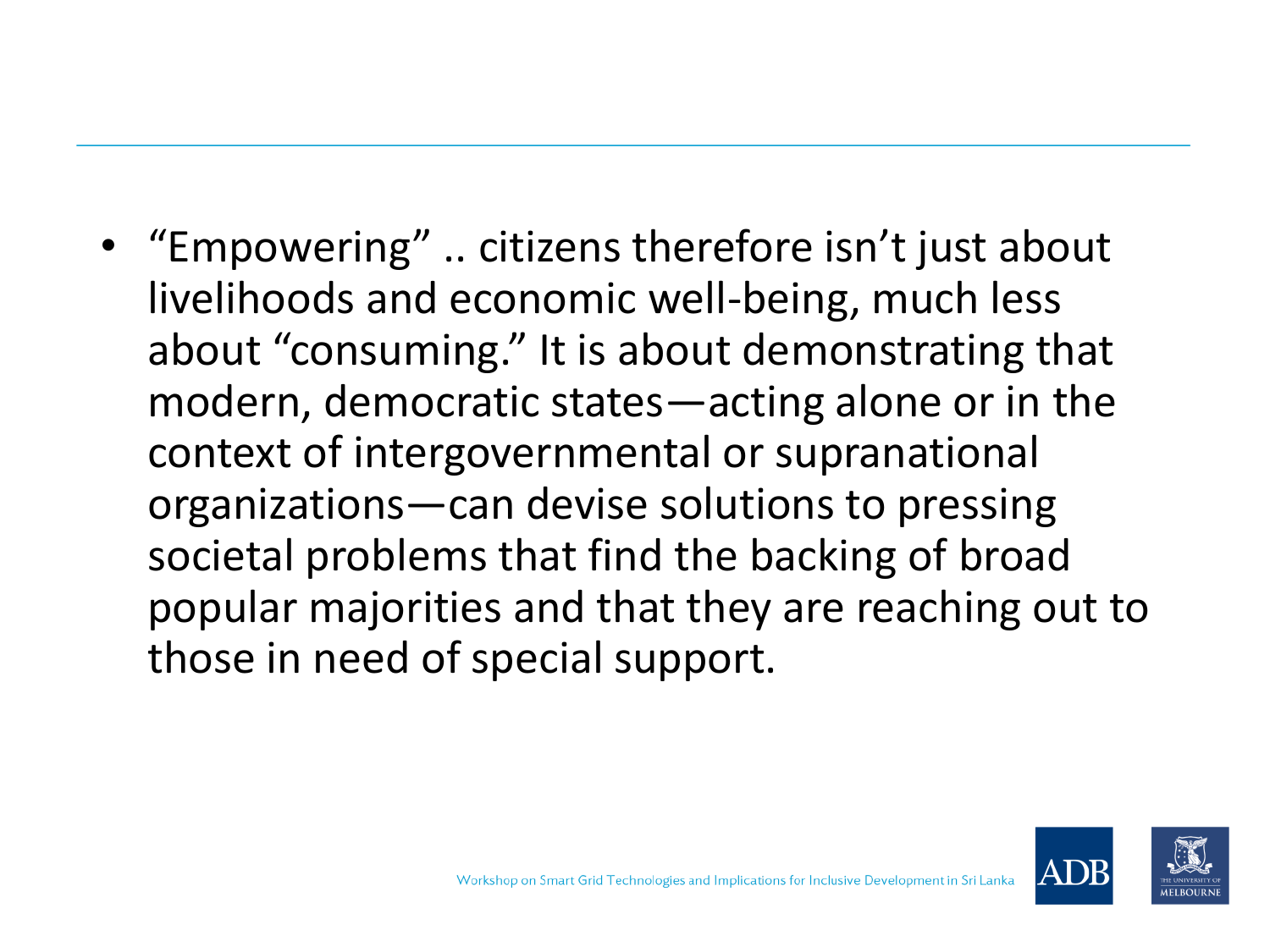- So much is known but how to make citizen's engagement better?
- Specifically the socially disadvantaged and marginalised, including women due to unequal gender barriers?
- Case studies?
- Research; DSM scoping study

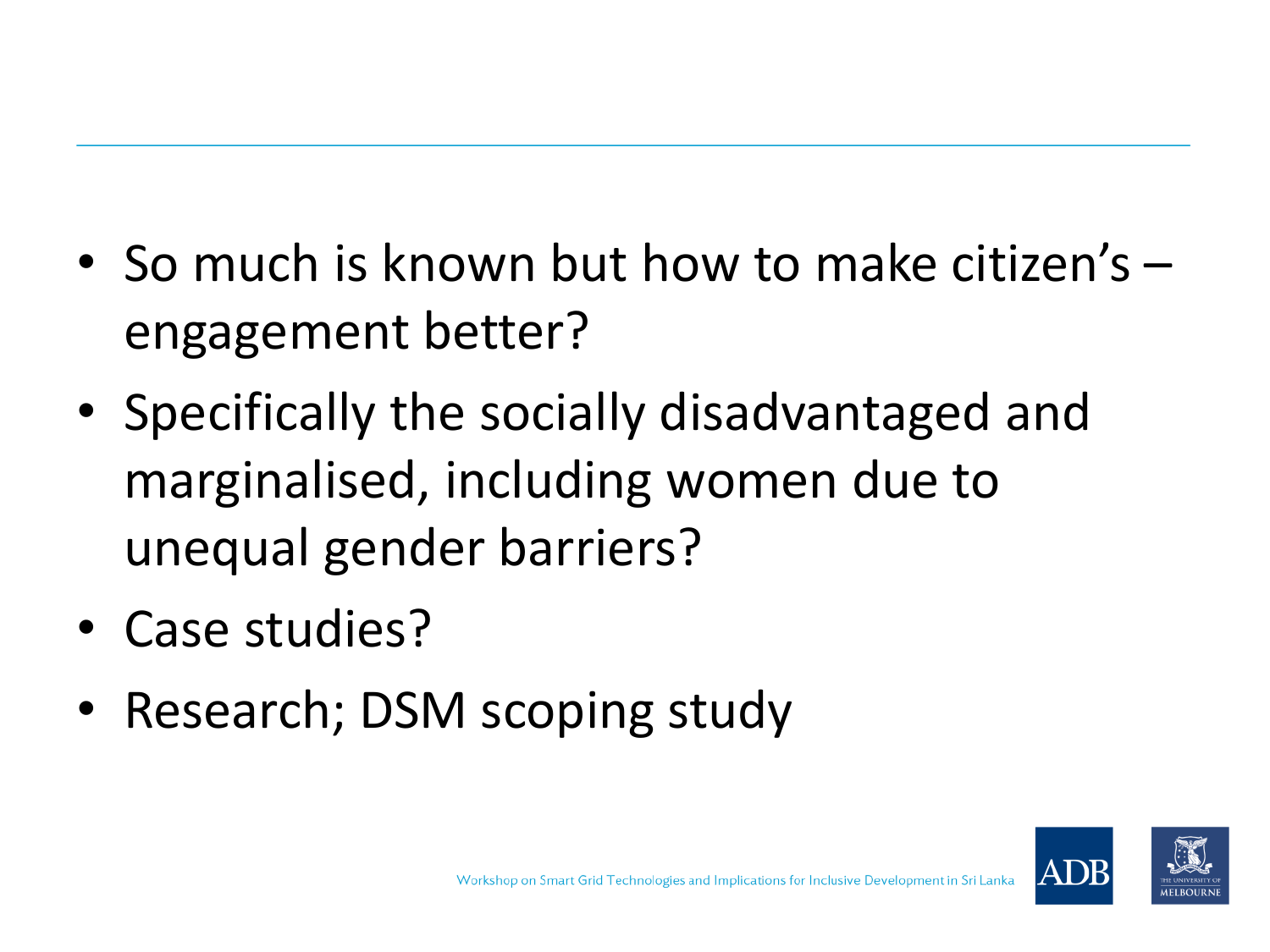## **References**

<http://www.ieadsm.org/task/task-24-phase-1/>

International Energy Agency Implementing Agreement on Demand-Side Management Technologies and Programmes 2017 Annual Report

IEEE Power&Energy Vol 16, Number 1, January/February 2018